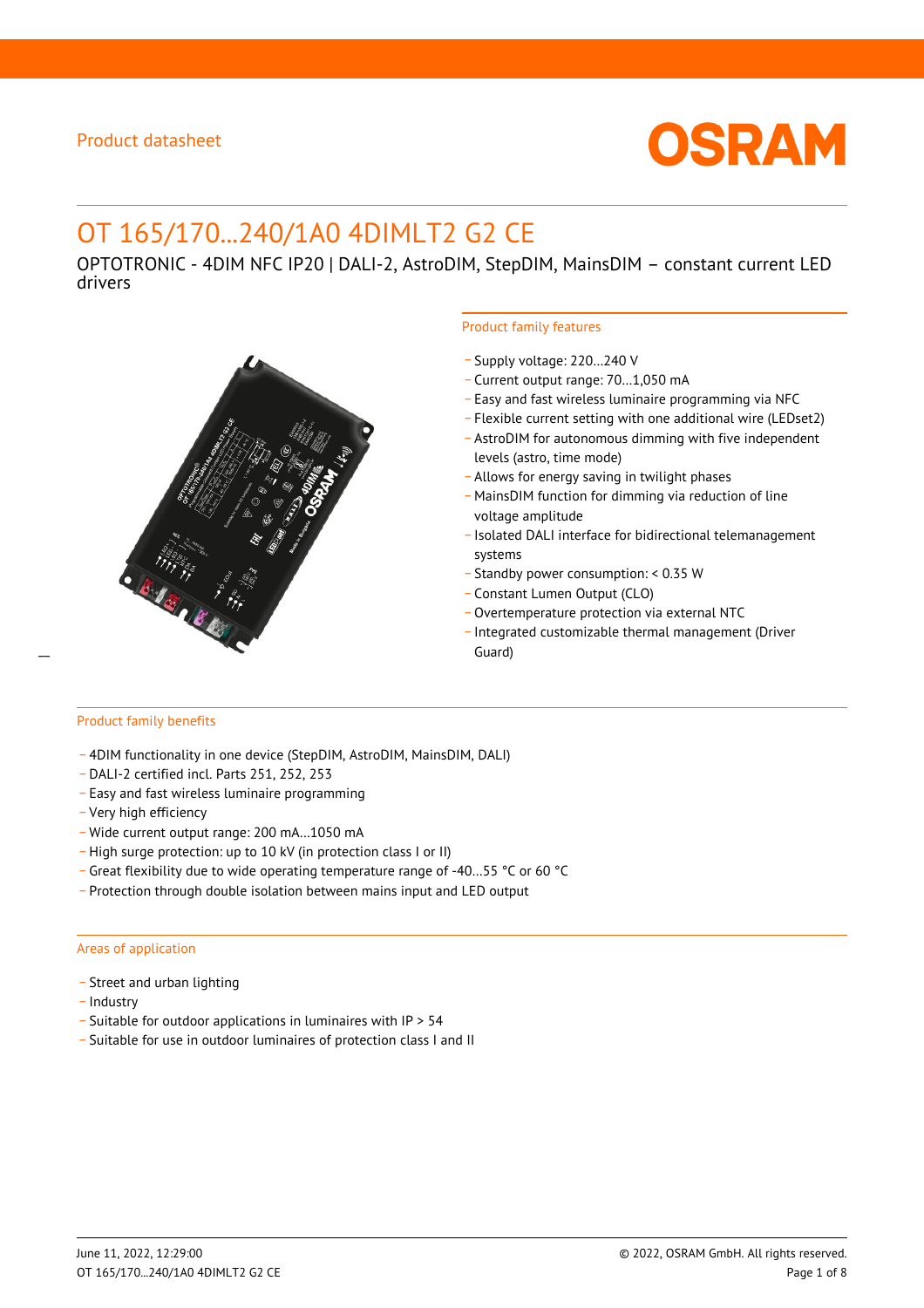### Technical data

#### **Electrical data**

| Nominal voltage                          | 220240 V                   |
|------------------------------------------|----------------------------|
| Input voltage AC                         | 170264 V                   |
| Input voltage DC                         | 176276 V $^{1}$            |
| <b>Nominal current</b>                   | 0.76A                      |
| <b>Mains frequency</b>                   | $0/50/60$ Hz <sup>1)</sup> |
| Power factor $\lambda$                   | $> 0.98$ <sup>2)</sup>     |
| <b>Total harmonic distortion</b>         | $< 5 \%$ 3)                |
| Device power loss                        | 11.5 W                     |
| Networked standby power                  | <0.25 W $^{4)}$            |
| Inrush current                           | 77 A $5$                   |
| Max. ECG no. on circuit breaker 10 A (B) | 5                          |
| Max. ECG no. on circuit breaker 16 A (B) | 9                          |
| Max. ECG no. on circuit breaker 25 A (B) | 14                         |
| Surge capability (L/N-Ground)            | 10 kV                      |
| Surge capability (L-N)                   | 6 kV                       |
| Nominal output power                     | 165 W $^{6)}$              |
| Maximum output power                     | 165 W                      |
| <b>Efficiency in full-load</b>           | $93.5\%$ <sup>4)</sup>     |
| Nominal output current                   | 2001050 mA                 |
| Output current LEDset open               | 70 mA                      |
| <b>Output current LEDset shorted</b>     | Not allowed                |
| Default output current                   | 700 mA                     |
| <b>Output current tolerance</b>          | $±3$ % <sup>7</sup> )      |
| Output ripple current (100 Hz)           | $< 5 \%$                   |
| Minimum output current                   | 70 mA                      |
| <b>Galvanic isolation</b>                | Double                     |
| Nominal output voltage                   | 130260 V                   |
| U-OUT (working voltage)                  | 300 V                      |
| Max. no. of ECGs on 16A MCB with EBN-OS  | 15                         |
| Surge capability (SD - Ground)           | 10 kV                      |
| Surge capability (L/N - SD)              | 6 kV                       |
| Nominal input voltage (SD port)          | 220277 V                   |

1) Additional fuse needed in DC operation

2) Full load

 $\overline{a}$ 

3) At full power

4) at 230 V, 50 Hz

5) At 180 µs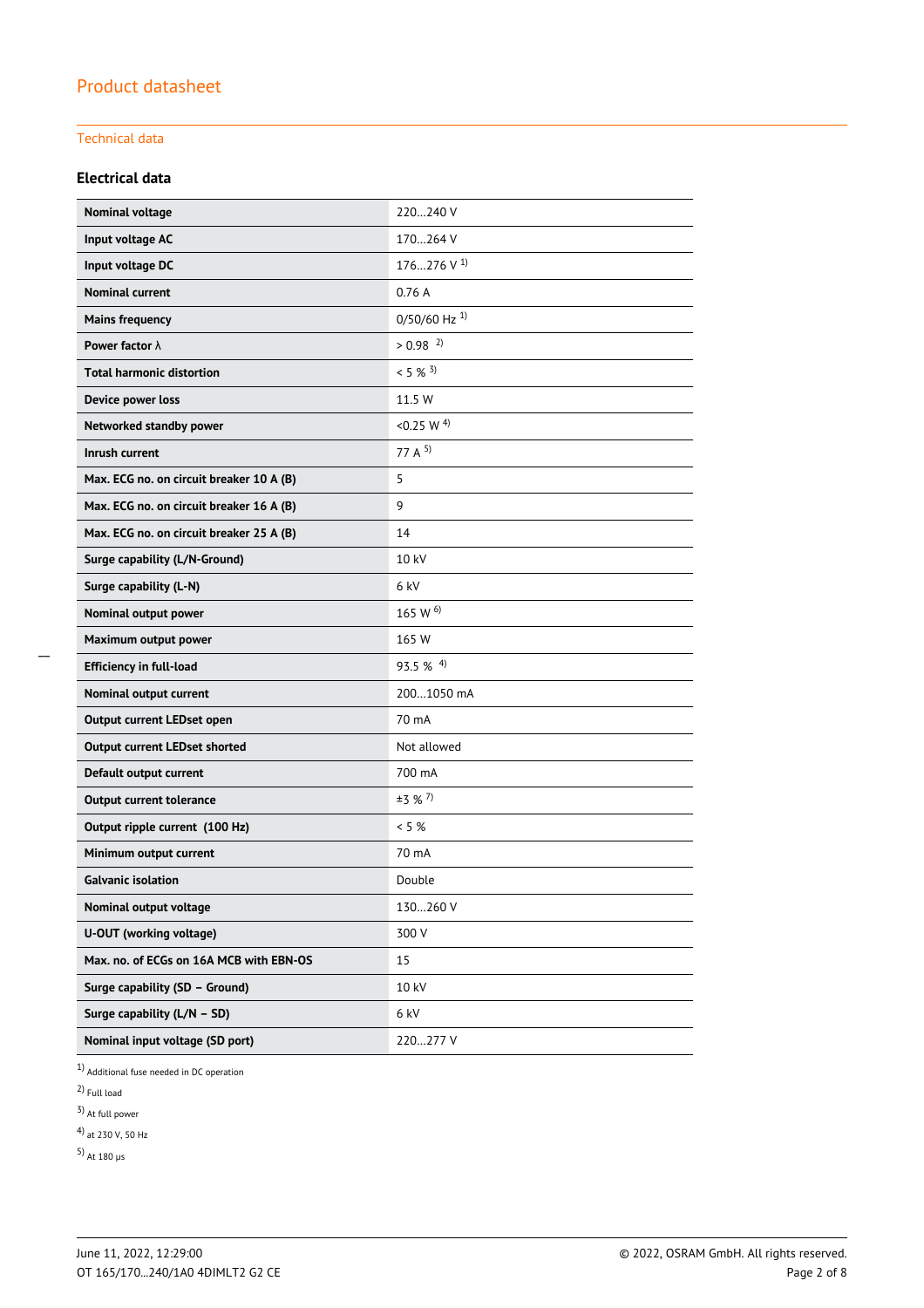6) Max. 75% in DC operating mode

7) +/- 5% for LEDset down to 300mA



Typical Efficiency vs. Load (230 / 50 Hz) 100 95  $\pi, \pi, \pi$ .  $90^{\circ}$ 85 Efficiency [%] 80 75 70 65 350 mA 60  $- - - 700 \text{ mA}$ 55 ......... 1050 mA 50 30 45 60 75 90 105 120 135 150 165 Output Power [W]





OT 165 4DIMLT2 G2 Typical Power Factor vs Load **OT 165 4DIMLT2 G2 Typical THD vs Load** 



 $\overline{a}$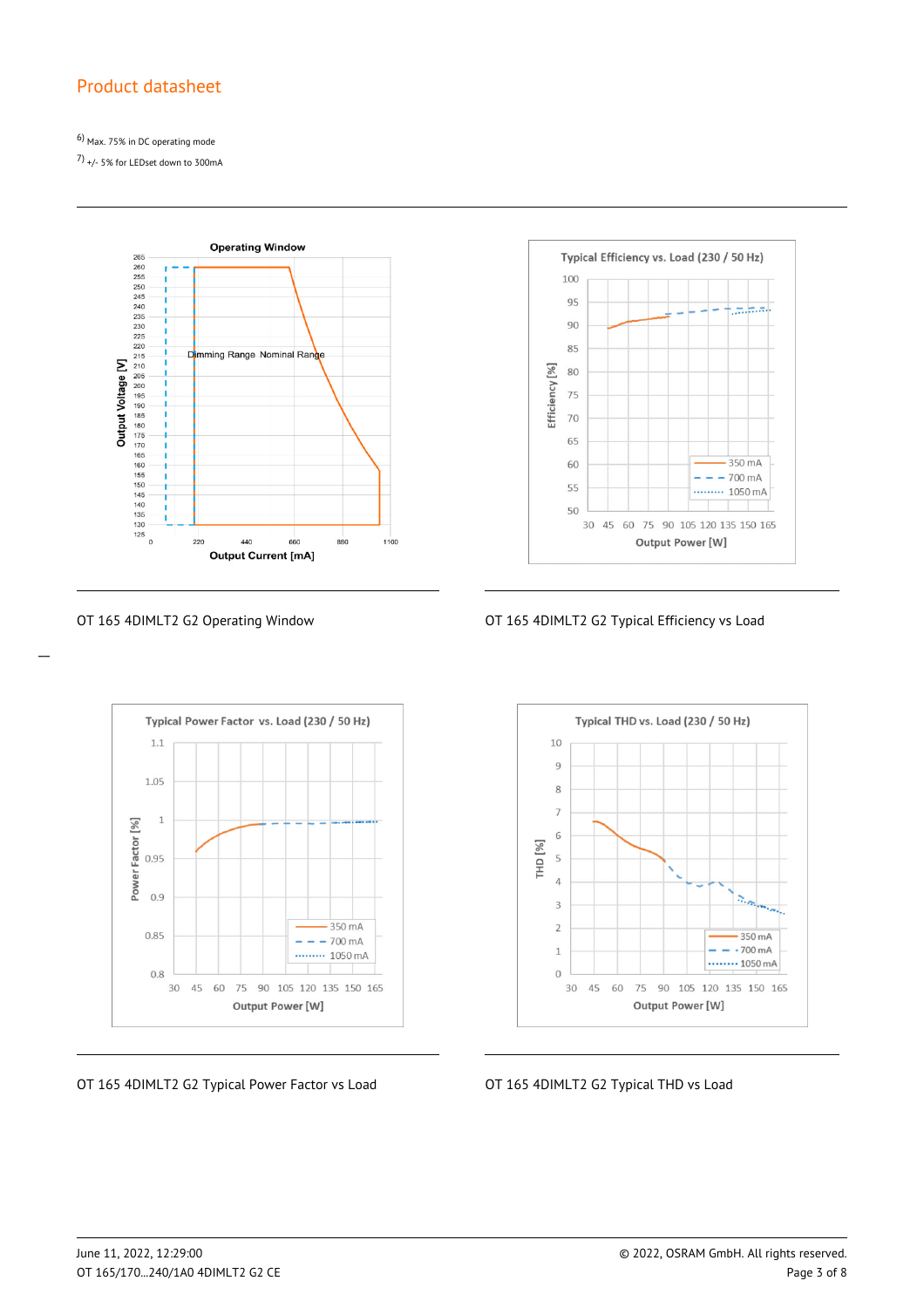### **Dimensions & weight**







| Length                              | 170.0 mm                 |
|-------------------------------------|--------------------------|
| Width                               | $100.0 \text{ mm}$       |
| <b>Height</b>                       | $40.0$ mm                |
| Mounting hole spacing, length       | $160.0 \text{ mm}$       |
| Mounting hole spacing, width        | $90.0$ mm                |
| <b>Product weight</b>               | 980.00 g                 |
| Cable cross-section, input side     | $0.21.5$ mm <sup>2</sup> |
| Cable cross-section, output side    | $0.21.5$ mm <sup>2</sup> |
| Wire preparation length, input side | $8.59.5$ mm              |

 $\overline{a}$ 

### **Temperatures & operating conditions**

| Ambient temperature range                | $-40+55$ °C          |
|------------------------------------------|----------------------|
| Temperature range at storage             | $-40+85$ °C          |
| Maximum temperature at tc test point     | 90 °C                |
| Max.housing temperature in case of fault | 110 °C               |
| Permitted rel. humidity during operation | $5 \t 85 \t 96 \t 1$ |

 $^{1}$  Maximum 56 days/year at 85  $\%$ 

#### **Lifespan**

| <b>ECG lifetime</b> | 50000 / 100000 h <sup>1)</sup> |
|---------------------|--------------------------------|
|---------------------|--------------------------------|

<sup>1)</sup> At maximum T = 90°C / 10% failure rate / At Tc = 78°C / 10% failure rate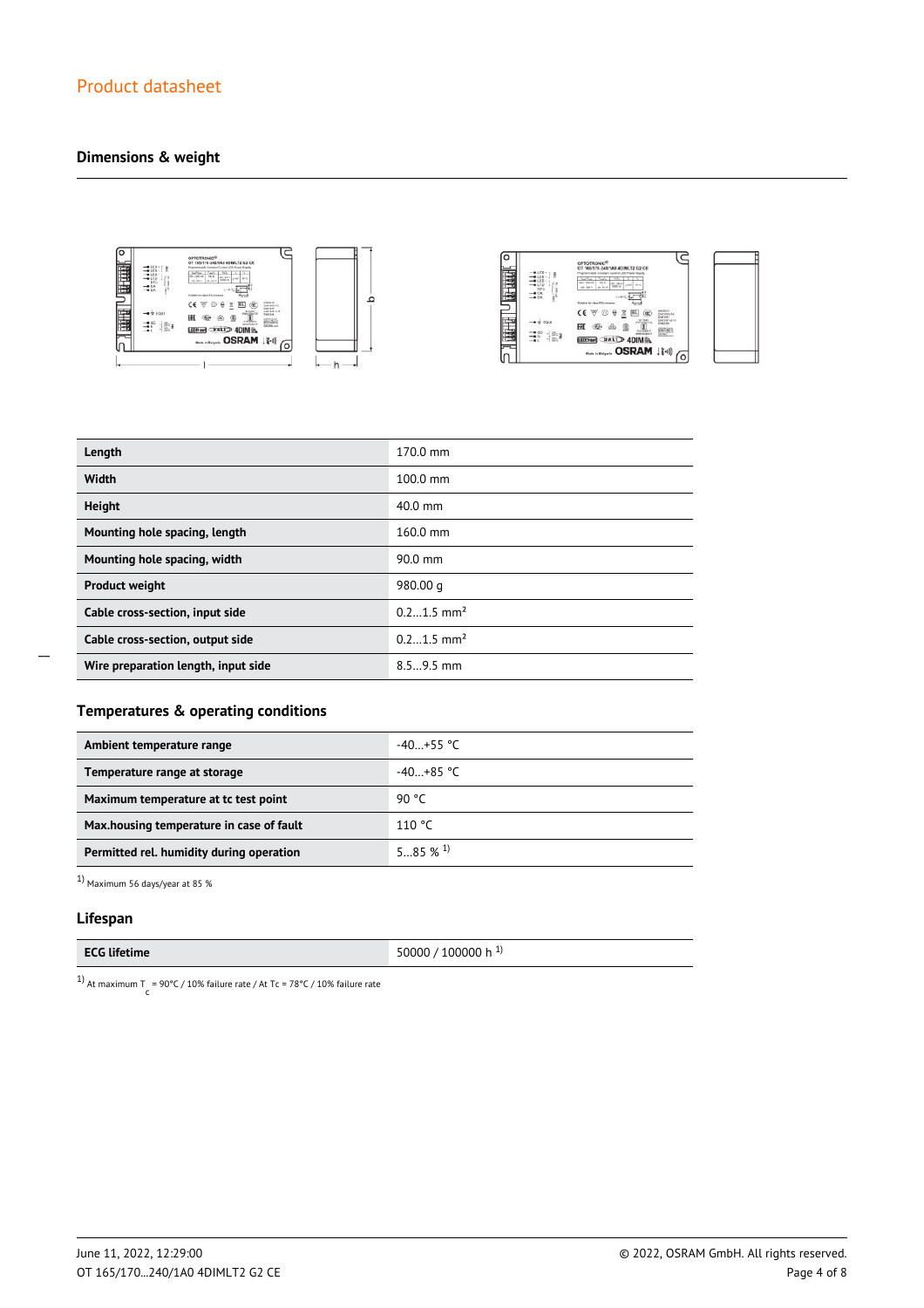### **Expected Lifetime**

| Product name   |                              |       |       |        |
|----------------|------------------------------|-------|-------|--------|
| OТ             | ECG ambient temperature [ta] | 55    | 45    | 43     |
| 165/170240/1A0 | Temperature at tc-point [°C] | 90    | 80    | 78     |
| 4DIMLT2 G2 CE  | Lifetime [h]                 | 50000 | 85000 | 100000 |

#### **Additional product data**

| <b>Predecessor EAN</b> | 72 J Z I Z<br>TUJ ZU J J |
|------------------------|--------------------------|
|                        |                          |

### **Capabilities**

| <b>Dimmable</b>                        | Yes                                         |
|----------------------------------------|---------------------------------------------|
| <b>Dimming interface</b>               | 4DIM / AstroDIM / DALI / MainsDIM / StepDIM |
| Dimming range                          | 10100 %                                     |
| Suitable for fixtures with prot. class | 1/11                                        |
| <b>Constant lumen function</b>         | Programmable                                |
| <b>NTC</b> input                       | Yes                                         |
| Short-circuit protection               | Automatic reversible                        |
| No-load proof                          | Yes                                         |
| Intended for no-load operation         | No                                          |
| Max. cable length to lamp/LED module   | $2.0 \text{ m}^{1}$                         |
| <b>Overload protection</b>             | Automatic reversible                        |
| <b>LEDset</b>                          | Yes                                         |
| Number of channels                     | $\mathbf{1}$                                |
| <b>DALI-2 Energy Data</b>              | Yes $2$                                     |
| <b>DALI-2 Diagnostic Data</b>          | Yes $3)$                                    |

 $1)$  Output wires must be routed as close as possible to each other

2) Acc. DALI part 252

3) Acc. DALI part 253

### **Programming**

| <b>Tuner4TRONIC</b>           | Yes        |
|-------------------------------|------------|
| <b>Tuner4TRONIC Field App</b> | Yes        |
| <b>Programming device</b>     | DALI / NFC |

### **Programmable features**

| <b>Constant Lumen</b>     | Yes |
|---------------------------|-----|
| <b>Thermal Protection</b> | Yes |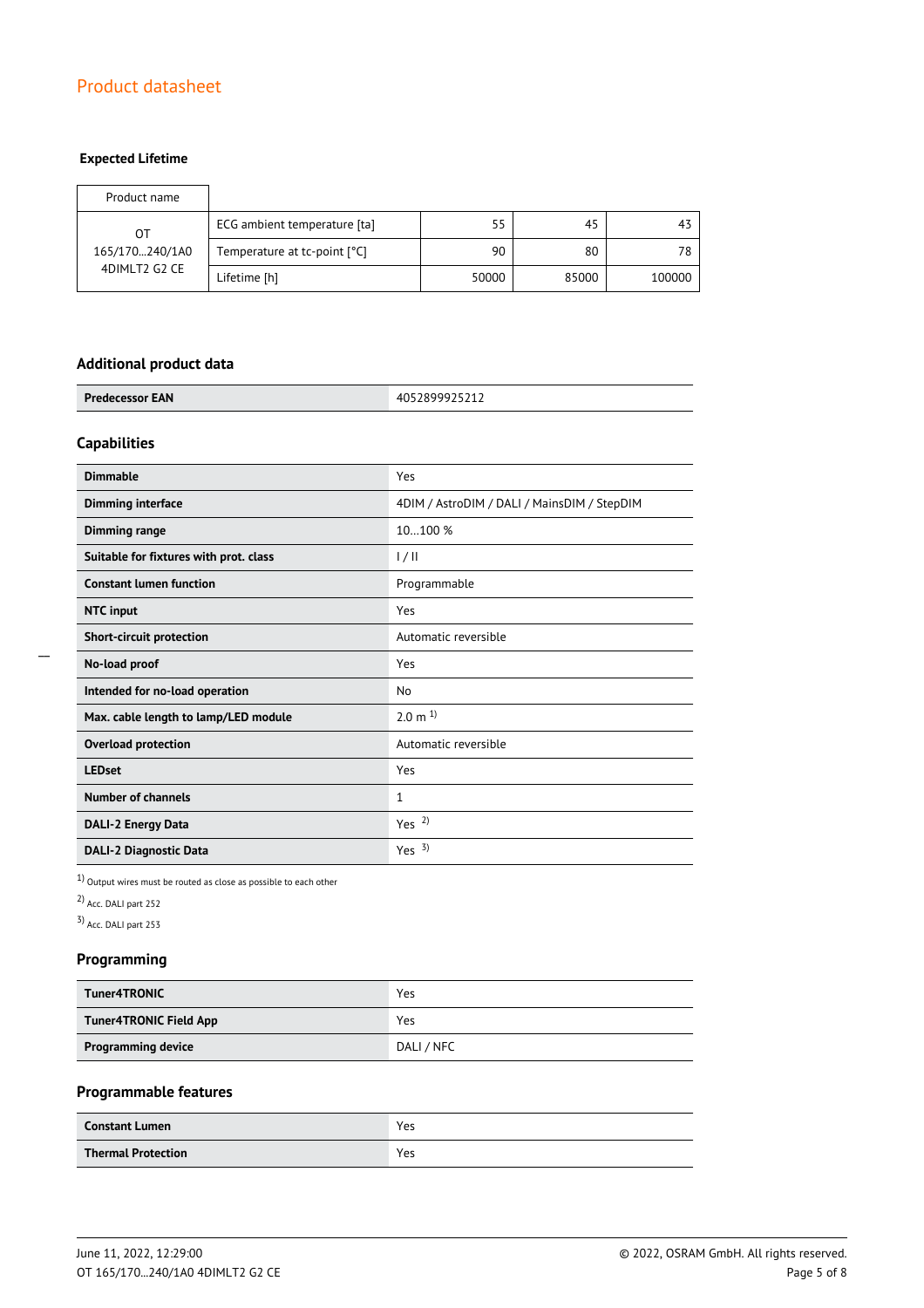| <b>Driver Guard</b>          | Yes              |
|------------------------------|------------------|
| <b>AstroDIM</b>              | Yes              |
| <b>StepDIM</b>               | Yes              |
| <b>MainsDIM</b>              | Yes              |
| <b>Emergency Mode</b>        | Yes              |
| <b>Configuration Lock</b>    | Yes              |
| <b>DALI-2 Luminaire Data</b> | Yes <sup>1</sup> |

1) Acc. DALI part 251

#### **Certificates & standards**

| Type of protection        | IP20                                                                                                                                                                                                                                                                                      |
|---------------------------|-------------------------------------------------------------------------------------------------------------------------------------------------------------------------------------------------------------------------------------------------------------------------------------------|
| <b>Standards</b>          | Acc. to EN 61347-1/Acc. to EN 61347-2-13/Acc. to EN<br>62384/Acc. to EN 55015:2006 + A1:2007 +<br>A2:2009/Acc. to EN 61547/Acc. to FCC 47 part 15<br>class B/Acc. to IEC 61000-3-2/Acc. to IEC 61000-3-<br>3/Acc. to IEC 62386-101/Acc. to IEC 62386-102/Acc.<br>to IEC 62386-207/UL-8750 |
| Approval marks - approval | BIS / CCC / CE / DALI-2 / EL / ENEC / VDE / VDE-EMC                                                                                                                                                                                                                                       |

# **Logistical data**

 $\overline{a}$ 

### **Environmental information**

| Information according Art. 33 of EU Regulation (EC) 1907/2006 (REACh) |  |  |  |
|-----------------------------------------------------------------------|--|--|--|
|-----------------------------------------------------------------------|--|--|--|

| <b>Date of Declaration</b>        | 14-04-2022                                                                                                               |
|-----------------------------------|--------------------------------------------------------------------------------------------------------------------------|
| <b>Primary Article Identifier</b> | 4062172053952   8010703816770   4055462326874                                                                            |
| Candidate List Substance 1        | Lead                                                                                                                     |
| CAS No. of substance 1            | 7439-92-1                                                                                                                |
| Safe Use Instruction              | The identification of the Candidate List substance is<br>sufficient to allow safe use of the article.                    |
| Declaration No. in SCIP database  | 4c0de48f-a83c-4e21-b0b4-51a129897291  <br>b14fb74b-7496-4707-9d46-7065fb740fb4 l<br>7d356b07-e1f1-4883-9dd9-aac2350a2758 |

#### Download Data

| <b>File</b>                             |
|-----------------------------------------|
| User instruction<br>OPTOTRONIC Outdoor  |
| Certificates<br>OT ENEC 40050684 010622 |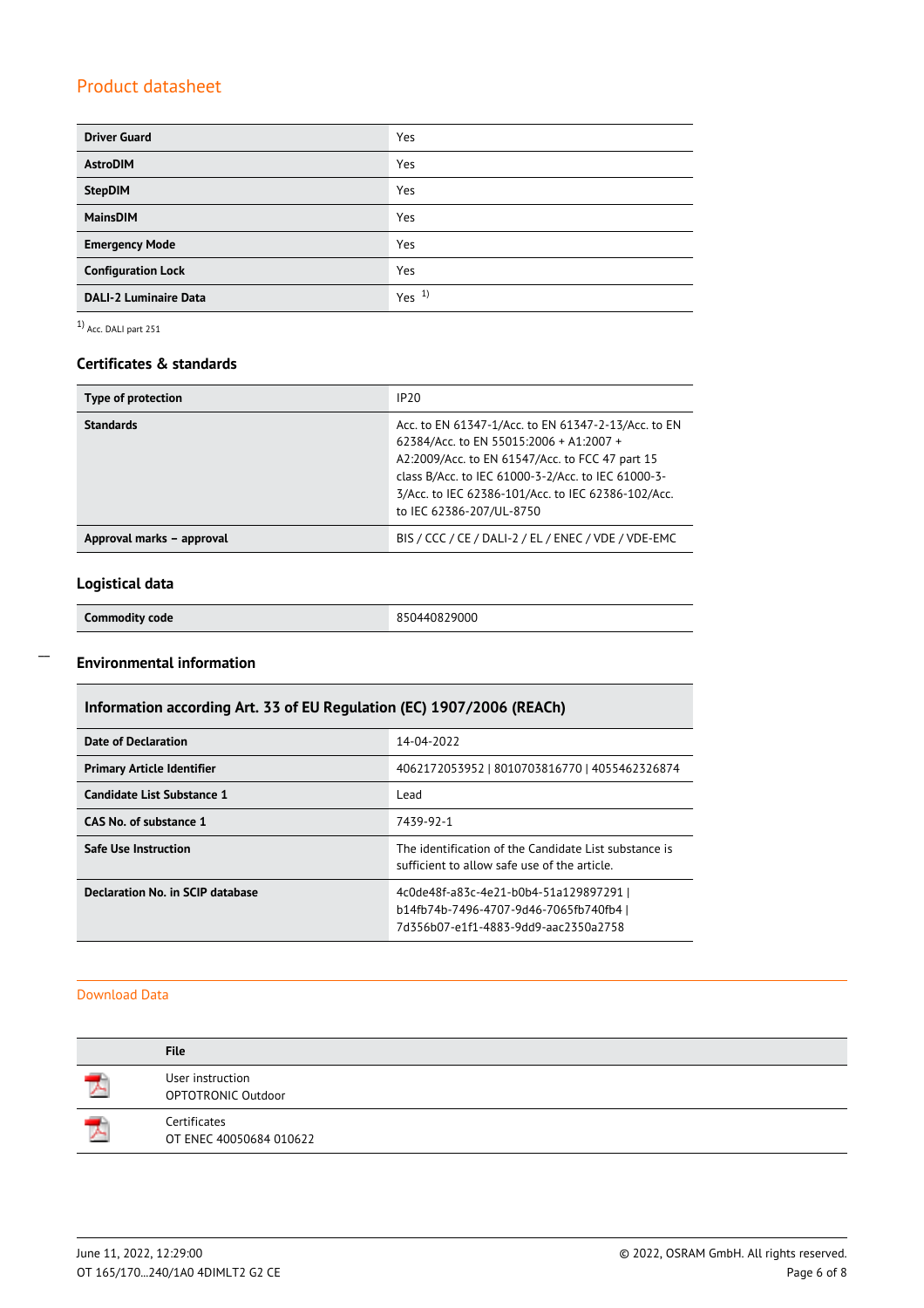|   | Certificates<br>OT 165 4DIM G2 CE BIS 34496 170420            |
|---|---------------------------------------------------------------|
| 天 | Certificates<br>OT 165 4DIM LT2 G2 EATON AM27702 210520       |
| 天 | Certificates<br>OT 165 4DIM LT2 G2 INOTEC AM27702 210520      |
|   | Certificates<br>OT 165 4DIMLT2 G2 CE UK DoC 4310787 010621    |
| 天 | Certificates<br>OT EMC 40044675 250621                        |
| ブ | Declarations of conformity<br>OT 4DIMLT2 G2 CE 3813028 100921 |
|   | CAD data<br>OT 165 4DIMLT2G2CE IGS 060820                     |
|   | CAD data<br>OT 165 4DIMLT2G2CE STEP 060820                    |
|   | CAD Data 2-dim<br>OT 165 4DIMLT2G2CE CAD2PDF 060820           |
|   | CAD data 3-dim<br>OT 165 4DIMLT2G2CE CAD3PDF 060820           |

#### Ecodesign regulation information:

Intended for use with LED modules.

The forward voltage of the LED light source shall be within the defined operating window of the control gear in all operating conditions including dimming if applicable.

Separate control gear and light sources must be disposed of at certified disposal companies in accordance with Directive 2012/19/EU (WEEE) in the EU and with Waste Electrical and Electronic Equipment (WEEE) Regulations 2013 in the UK. For this purpose, collection points for recycling centres and take-back systems (CRSO) are available from retailers or private disposal companies, which accept separate control gear and light sources free of charge. In this way, raw materials are conserved and materials are recycled.

#### Logistical Data

 $\overline{a}$ 

| <b>Product code</b> | <b>Product description</b>         | Packaging unit (Pieces/Unit) | Dimensions (length x width x<br>height) | <b>Volume</b>         | <b>Gross weight</b> |
|---------------------|------------------------------------|------------------------------|-----------------------------------------|-----------------------|---------------------|
| 4062172053952       | OT 165/170240/1A0<br>4DIMLT2 G2 CE | Shipping carton box<br>10    | 395 mm x 148 mm x 248 mm                | 14.50 dm <sup>3</sup> | 10536.00 g          |

The mentioned product code describes the smallest quantity unit which can be ordered. One shipping unit can contain one or more single products. When placing an order, for the quantity please enter single or multiples of a shipping unit.

#### Accessories Optional